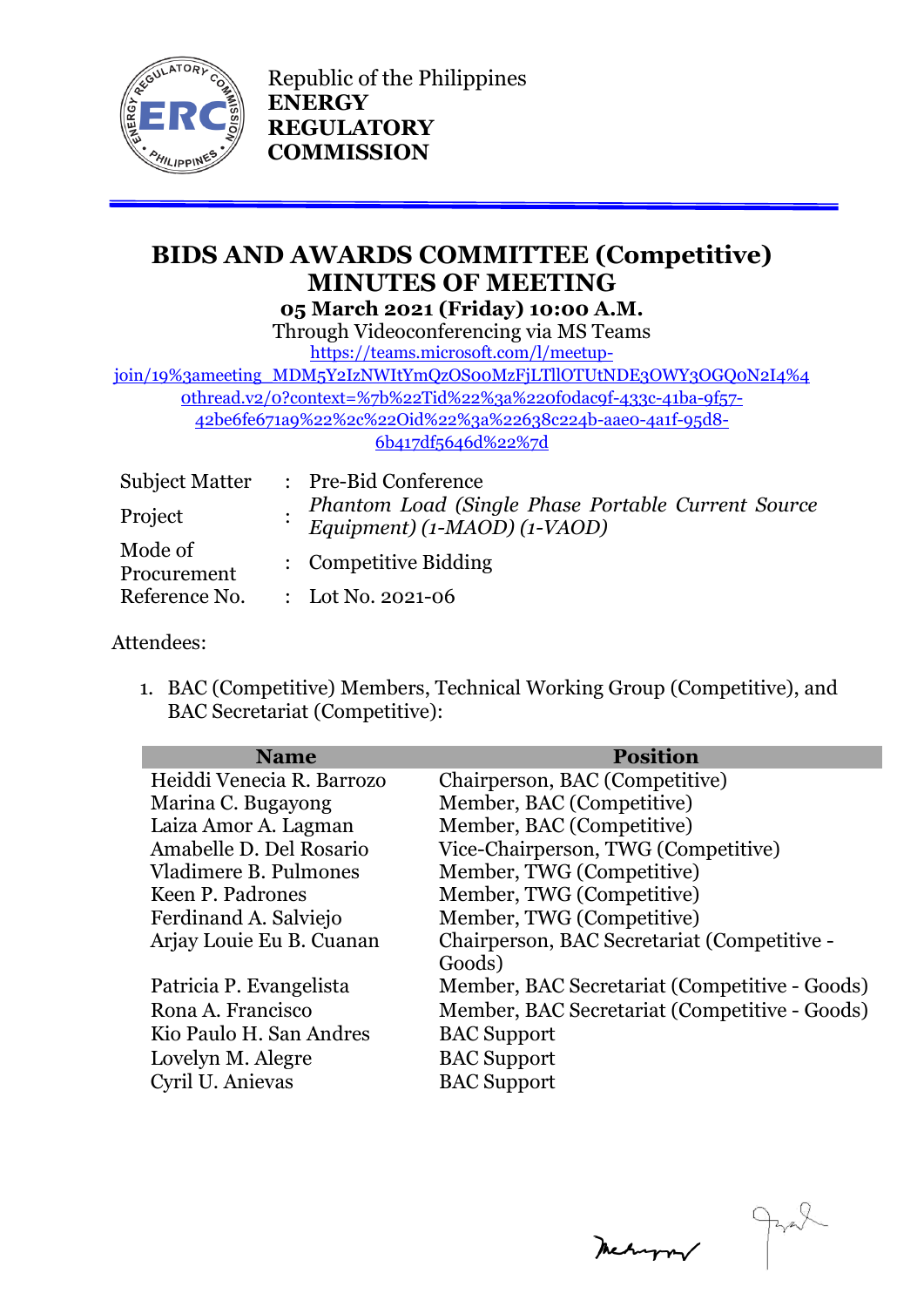2. End-User:

| <b>Name</b>               | <b>Position/Service</b>                         |
|---------------------------|-------------------------------------------------|
| Isidro Raymundo B. Madrid | Engineer III, Consumer Affairs Service<br>(CAS) |
| 3. Prospective Bidders:   |                                                 |
| <b>Name</b>               | Company/Organization                            |
| Michael Constantino       | AGP Trading Inc. (AGP)                          |
| <b>Rey Villafuerte</b>    | AGP Trading Inc. (AGP)                          |

#### **I. Call to Order**

The Pre-Bid Conference for the *Procurement of Phantom Load (Single Phase Portable Current Source Equipment) (1-MAOD) (1-VAOD),* with an Approved Budget for the Contract (ABC) of Two Million Five Hundred Thousand Five Hundred Pesos (PhP2,500,000.00), was called to order at eleven minutes past ten o'clock in the morning (10:11 A.M.) through videoconferencing via MS Teams, with BAC (Competitive) Chairperson Heiddi Venecia R. Barrozo as the presiding officer.

Eric Honrade Systems Controls Instrumentations

(SCII)

#### **II. Determination of Quorum**

The BAC Secretariat (Competitive-Goods) Chairperson, Atty. Arjay Louie Eu B. Cuanan, confirmed the presence of a quorum with the attendance of BAC (Competitive) Chairperson Barrozo, BAC (Competitive) Members Marina C. Bugayong and Laiza Amor A. Lagman. After having established the required quorum, the BAC Secretariat (Competitive-Goods) Chairperson likewise acknowledged the presence of the Technical Working Group (Competitive), BAC Secretariat (Competitive-Goods), support staff, as well as the representatives from the end-user and the prospective bidders. Invitations to observe the Pre-Bid Conference were sent to the Bishops-Businessmen's Conference for Human Development (BBC), Commission on Audit (COA), Philippine Chamber of Commerce and Industry (PCCI), and Transparency Accountability Network (TAN). However, despite the said invitations, none of the invited observers attended or manifested their intention to join the scheduled meeting.

**Minutes of the Meeting: Pre-Bid Conference for the** *Procurement of Phantom Load (Single Phase Portable Current Source Equipment) (1-MAOD) (1-VAOD)* 

Meturn/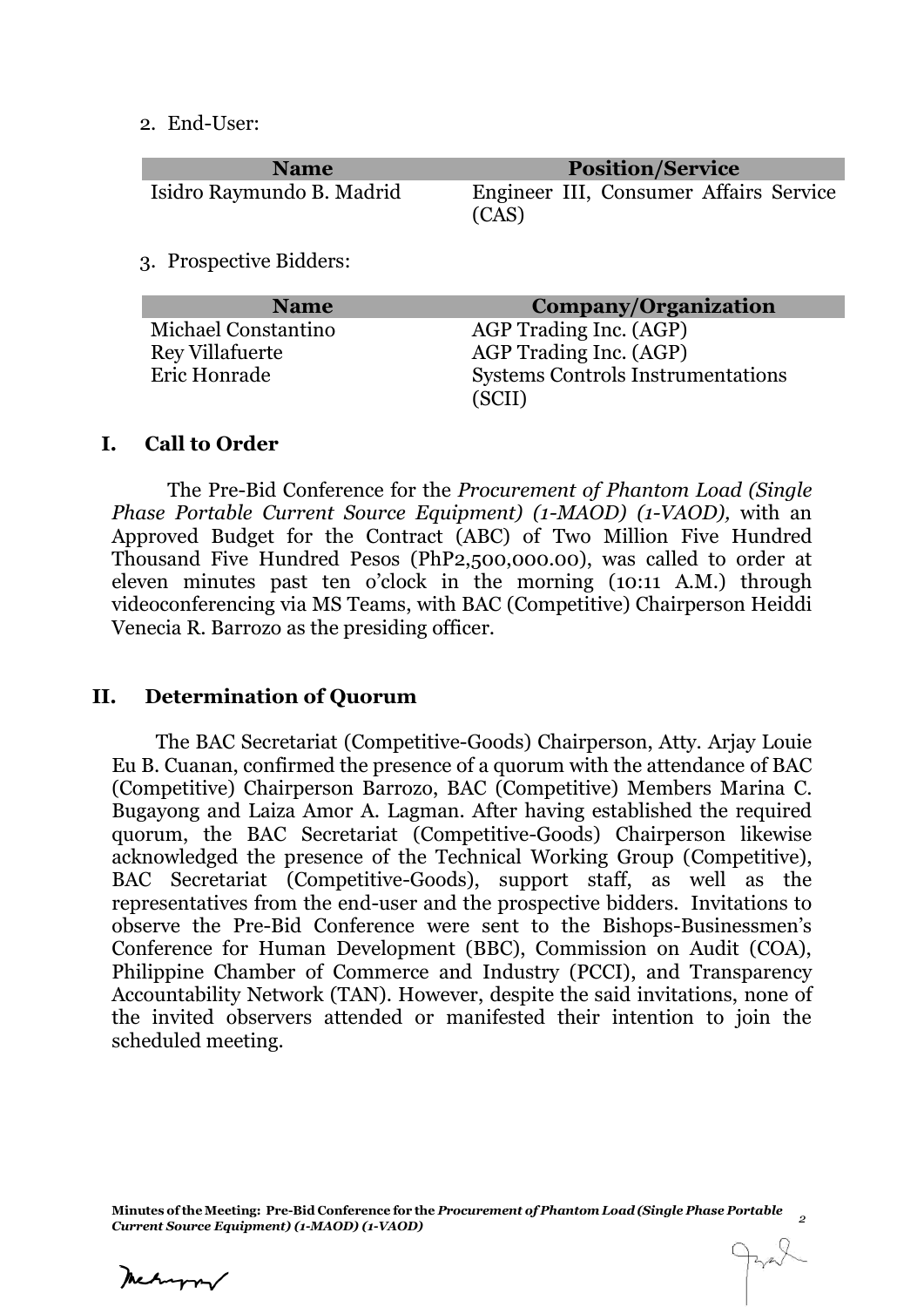### **III. Proceedings**

BAC (Competitive) Chairperson Barrozo asked BAC Secretariat (Competitive-Goods) Chairperson Cuanan to show on screen the Terms of Reference (TOR) of the project and briefly went over the salient features thereof such as the a) responsibilities of the winning bidder, b) responsibilities of the ERC; c) schedule of delivery; d) ABC, e) specifications; f) mode procurement, and g) payment scheme.

### **IV. Question and Answers**

- 1. BAC (Competitive) Chairperson Barrozo clarified from the end-user if they will require the winning bidder to provide after-sales support "within five (5) years or within the economic life of the equipment" as contained in the TOR. She also asked the end-user to clarify the number of ERC personnel for the conduct of the hands-on training.
	- Engr. Ferdinand A. Salviejo from the TWG and also a representative of the end-user explained that the expected economic life of the equipment is five (5) years. Hence, the winning bidder should provide five (5) years of minimum after-sales support.
	- Engr. Salviejo clarified that it could be two (2) from VAOD and one (1) from MAOD or two (2) from MAOD and one (1) from VAOD.
	- Mr. Honrade from SCII asked if the hands-on training will be conducted on-site. He further asked what measures the ERC will take in terms of local travel restrictions since there are different protocols or guidelines from different local government units.
	- Engr. Salviejo answered that the conduct of the hands-on training will be on-site for both ERC VAOD and MAOD offices.
	- The BAC (Competitive) Chairperson said that air flights are already available in Visayas and Mindanao; hence, the provision on the lifting of local travel restrictions under Section C.4 of the TOR will no longer be an issue.
	- Mr. Honrade said that there are times wherein the guidelines issued by the Inter-Agency Task Force (IATF) and the local government unit (LGU) are not consistent.
	- The BAC (Competitive) took note of the concern and will check on how to address the issue.

Meturn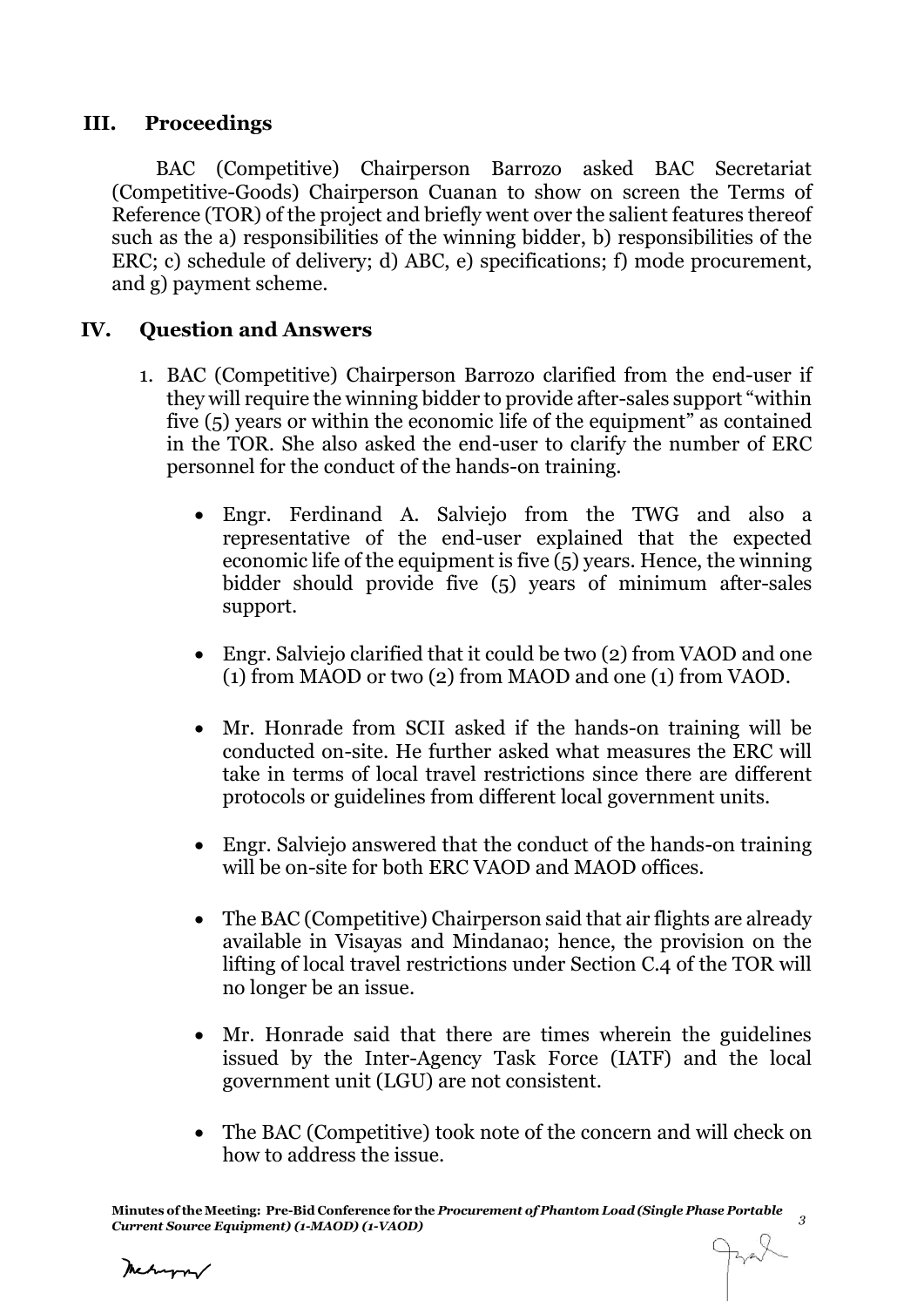- Engr. Salviejo manifested that the ERC-MAOD already has a new office address. The BAC (Competitive) Chairperson took note of the manifestation and directed the BAC Secretariat (Competitive-Goods) to include said manifestation in the bid bulletin.
- 2. Mr. Michael Constantino from AGP Trading requested the BAC (Competitive) if they can extend the delivery period from ninety (90) days to one hundred twenty (120) days since there are other documents which are still difficult to secure like the medical certificates.
	- Engr. Salviejo insisted to retain the delivery period considering the ease of quarantine restrictions in the country. He added that the equipment is just for a Phantom Load and no calibration certificate is required. He then asked SCII if they have an issue on the proposed delivery period of ninety (90) days.
	- Mr. Constantino explained that their equipment will be sourced from Germany but there are also other parts of the said equipment which will be sourced from China. He further said that these countries may have imposed several restrictions and measures which are already beyond the control of the bidder.
	- Mr. Eric Honrade from SCII stated that they can comply with the ninety (90)-day delivery period.
	- Mr. Constantino emphasized that the equipment which they will offer also has a meter tester and is not just a plain phantom load equipment.
	- Engr. Salviejo clarified that even if the equipment has a meter tester, the calibration certification will not be required.
	- The BAC (Competitive) resolved to maintain the delivery period of ninety (90) days.
- 3. Engr. Salviejo manifested that after the delivery of the equipment, the ERC's Technical Property Inspection Committee (TPIC) will conduct first the inspection before the winning bidder can proceed with the conduct of the hands-on training.
- 4. Mr. Constantino asked if they will be required to bring the original copies of the documents submitted during the conduct of the opening of bids.

Mechangra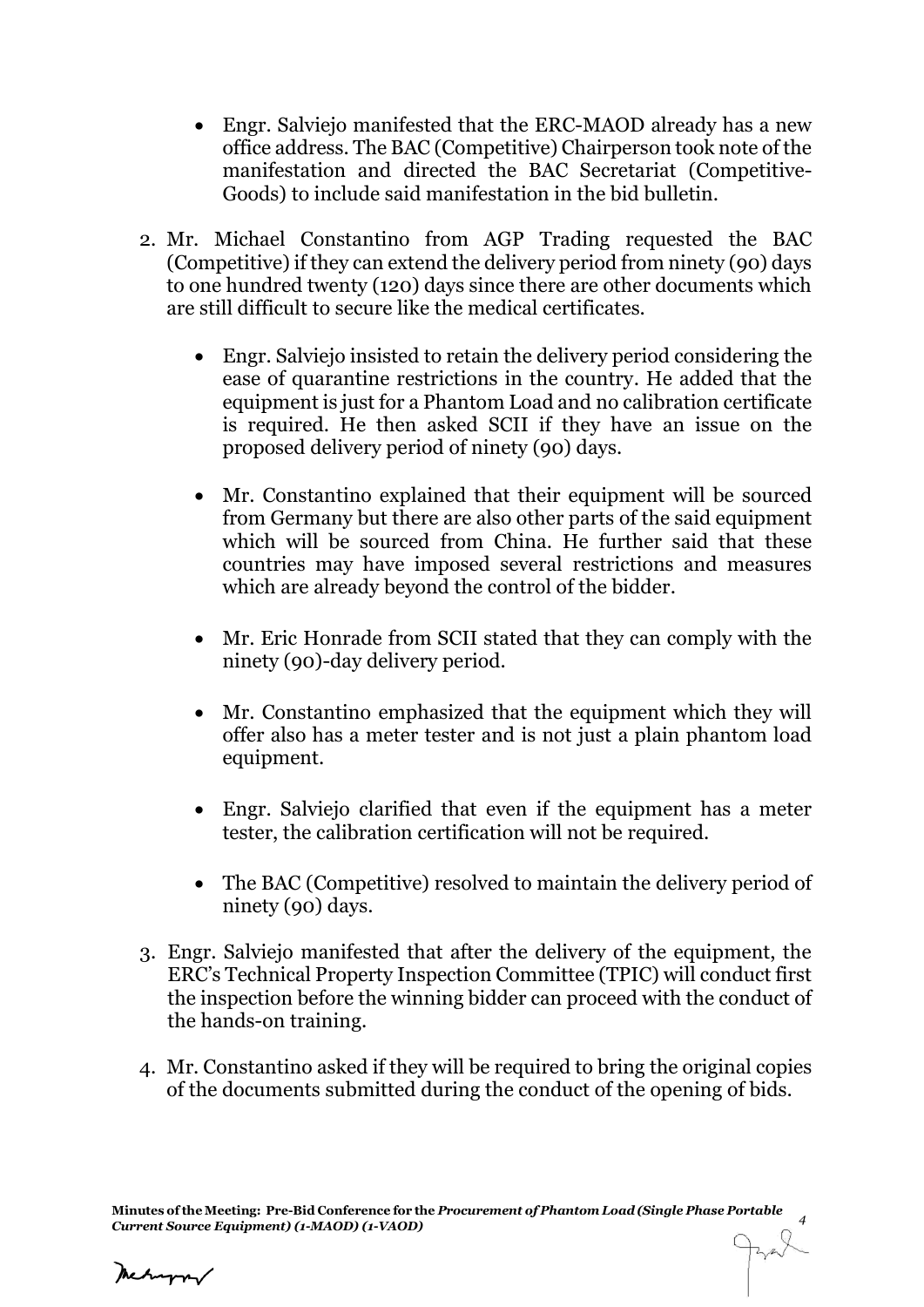- The BAC (Competitive) Chairperson answered in the affirmative and explained that the ERC BAC (Competitive) is requesting the original copies of the documents for comparison purposes.
- 5. Mr. Honrade sought clarification on the definition of "similar to the contract to be bid" in relation to the bidder's Single Largest Completed Contract (SLCC). He asked whether they could submit closely similar projects like the "Protection Relay Tester" with functions similar to that of a "Phantom Load". Also in relation to similar contracts, he also requested to extend the period for the SLCC from five (5) years to seven (7) years .
	- The BAC (Competitive) took note of the request and will address the same in a bid bulletin.

The BAC (Competitive) Chairperson reminded the prospective bidders about the following timeline: a) deadline for the submission of request for clarifications on 08 March 2021; b) deadline for the submission of bids on 19 March 2021 at nine o'clock in the morning (09:00 A.M.); and c) bid opening on the same day at ten o'clock in the morning (10:00 A.M.).

The BAC (Competitive) Chairperson also reminded the prospective bidders of the following:

- The ERC BAC (Competitive) requests that bidders should bring the original copies of the documents submitted during the opening of the bids for comparison purposes;
- For downloading of the documents and bidding forms, the link to the ERC and GPPB websites are provided in item 12 of the Invitation to Bid (ITB);
- The use of revised template provided by the GPPB particularly the updated version of the Omnibus Sworn Statement (OSS);
- Compliance with the 2004 Rules on Notarial Practice, as amended, in relation to the acceptable competent evidence of identity;
- Checklist of the Technical and Financial Documents may be found on page 33 and 34 of the PBD; and
- Compliance with Section 25, Rule VIII of the 2016 R-IRR of RA 9184 in so far as the submission of bids in two (2) separate sealed bid envelopes containing the technical and financial component.

Mehappy